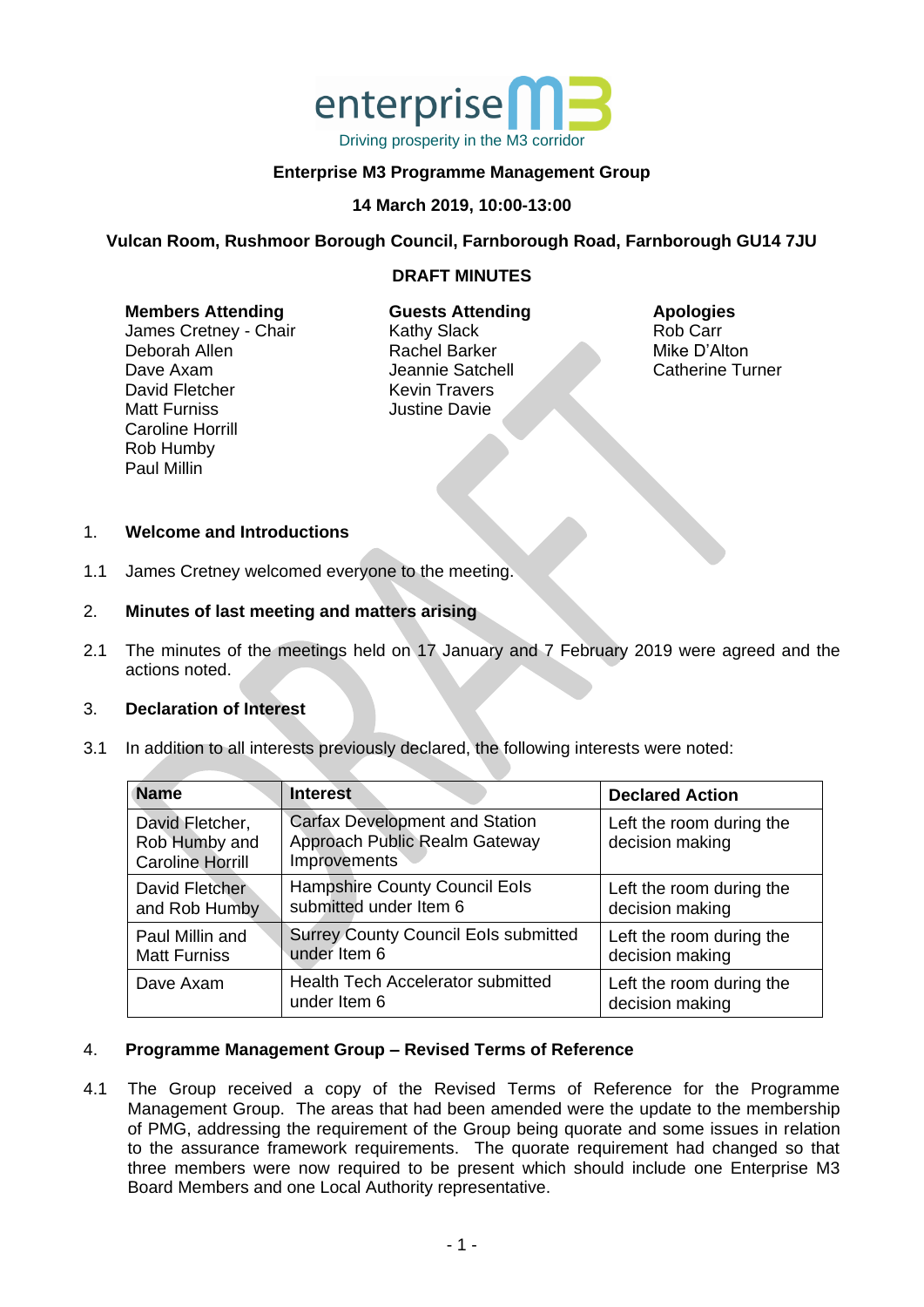4.2 The Group discussed the revisions and requested some clarity on the requirement for appraising transport scheme (para 1.5), the expansion of the criteria for approval of projects (para 1.3) and an amend was requested to read the Group may approve a project not will approve (para 1.4). There was also a request to see the track changes from the previous version of the terms of reference. It was highlighted that the two-year membership review period had overrun for some members. The Terms of Reference would be updated following the comments received and a revised version would be brought to the May PMG meeting along with the review of membership.

| <b>Action to be taken</b>                                                                                      | By Whom | When       |
|----------------------------------------------------------------------------------------------------------------|---------|------------|
| Revise the Programme Management Group Terms of   Rachel Barker<br>Reference and report back to the May meeting |         | 9 May 2019 |
| Review the membership PMG members that have Rachel Barker<br>exceeded the two year review period               |         | 9 May 2019 |

# 5. **Capital Programme Update**

- 5.1 The Group received a report on the current projected expenditure at the end of Q3 and the progress with delivering the capital programme on both expenditure and outputs. The current forecast suggested that expenditure would be in excess of 95% of the 2018/19 allocation of funding. As the year end approached the figures were changing frequently but the team had put in a huge amount of effort to secure the forecast spend. Nearly 40% of the capital programme over the next two years was still awaiting PMG/Board approval and the presentation of full business cases was being closely monitored. Existing projects that slipped from their expected business case submission date could end up being replaced by a project in the emerging development pool. The Group noted that the Alton Advanced Manufacturing and Technology Park project was no longer progressing in its current form and had been removed from the programme. A new expression of interest for a revised project was expected in the next prospectus round.
- 5.2 The outputs and outcomes at end Q3 showed that the jobs output for 2018/19 had exceeded the year-end target. The housing outputs figures showed 422 units being achieved to date and it was anticipated that the year-end target would be achieved. The commercial floorspace for 2018/19 was currently below target although the forecast suggested that the figure would be met by the end of the financial year. The apprenticeship output was of particular concern as was significantly below target which in a large part reflected a national trend, however the issue was being raised with colleges to identify why the number of apprentices was falling short of the forecast figure.
- 5.3 PMG were updated on the Camberley London Road Highway Improvements project which had been reported to the January meeting. There were two issues still being addressed by Surrey County Council and a resolution was expected in the next four to six weeks. Surrey County Council would continue to work with Stagecoach and the project would report back to PMG in May.
- 5.4 An update was also provided on the Enterprise Zone projects which were all gathering momentum. Work had commenced on site at Longcross Park on both the Discovery Building and the upgrade to the electricity supply. Construction on the new Village Hotel at Basing View was making excellent progress and enabling works had started on Plots K/K1.

| Action to be taken                            |  |  | <b>By Whom</b> | When |                                                       |            |
|-----------------------------------------------|--|--|----------------|------|-------------------------------------------------------|------------|
| Improvement project to the PMG meeting in May |  |  |                |      | Report the Camberley London Road Highway KevinTravers | 9 May 2019 |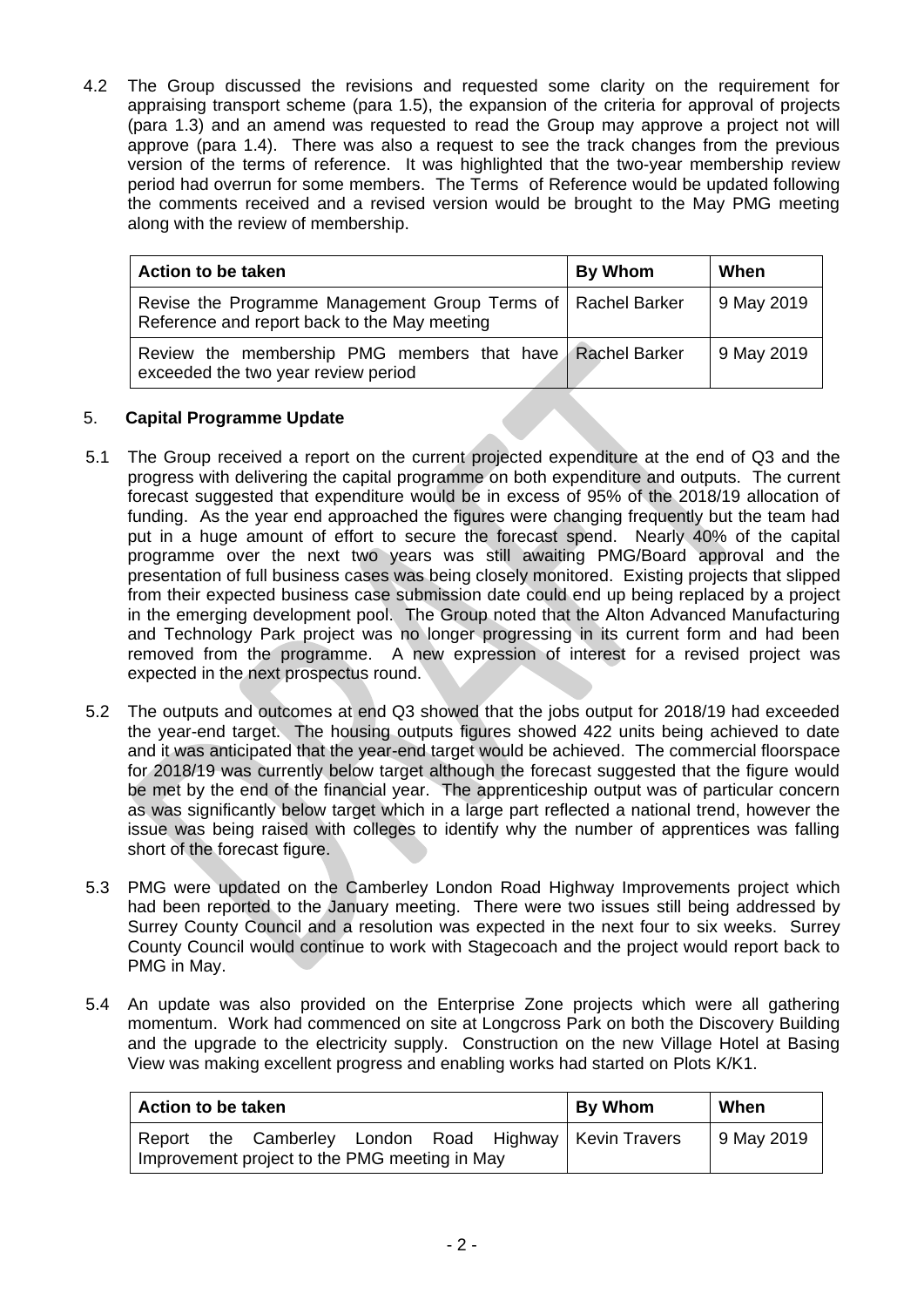# 6. **New Expressions of Interest**

- 6.1 The Group received a report on the new expressions of interest (EOI's) which had been submitted. The first deadline for EOI's to be submitted was 21 February and 17 had been received. The amount of capital request for projects ranged in size from £300k to £5.15m, only one project was for a partial loan. An independent assessment of the projects was carried out against the criteria and the projects were ranked as category A, B or C. The EOI's had also been reviewed by the Enterprise M3 team. The funding available for new projects was in the region of £15m, however the figure was subject to change and would be closely monitored.
- 6.2 There were nine projects ranked as category A with a total capital request of £16.8m. The Group discussed each of the nine projects. There was some discussion on the North Downs Line project which was a cross-LEP project and for a relatively small funding request could unlock significant benefits. It was recognised that there were potential for delays to the project but these would be addressed as part of the due diligence work. It was agreed that as this was a complex project, although it was just under the £1m threshold a business case should be submitted. The Group was advised that the Whitehill and Bordon Sustainable Transport Project had already submitted a business case which had undergone due diligence, but they would be offered the option to add more to the business case. Projects would be reported back to PMG once business cases and due diligence was completed.
- 6.3 The following projects were agreed to proceed to submit a full business case.
	- EOI 44 Basing View 5G Living Lab (£2.448m)
	- EOI 48 Health Tech Accelerator (£2.16m)
	- EOI 43 Performance Materials Innovation Hub (£2m)
	- EOI 46 The Future Towns Innovation Hub (£3m)
	- EOI 49 Aerospace Research and Innovation Centre (£2.517m)
	- EOI 50 Whitehill & Bordon Sustainable Transport Package (£1.32m)
	- EOI 36 Fleet Pond Green Corridor (£2.1m)
	- EOI 41 North Downs Line (£955m)
- 6.4 The following project was agreed to proceed to due diligence.
	- EOI 47 Guildford Bike Share Scheme (£300k)
- 6.5 The Group was advised that there were four projects in the B category which totalled £12.25m. The team would work with each of these projects to address the issues and if addressed satisfactorily they projects would be presented to a future meeting of the Group for consideration.
- 6.6 There were four projects assessed as C category projects which it was proposed would not proceed at this time. Appropriate feedback on the projects would be supplied to all applicants. There was some additional discussion on the M3 Junction 9 improvements project which was a category C project. The Group was of the view that this was a strategically significant project for Enterprise M3 and had been highlighted in a number of Enterprise M3 projects, including the Strategic Economic Plan. Although the request for £980k of funding towards the project (0.8% of the total project costs) had not met the specific priorities set out within the Prospectus, PMG unanimously supported what the project sought to achieve but agreed that it was not suitable for this particular funding stream. It was noted that Highways England were currently identifying suitable local contributions for the project and it was agreed that Enterprise M3 would contact Highways England to convene a meeting with Solent LEP and Hampshire County Council to discuss how available funding could best be used to support this project.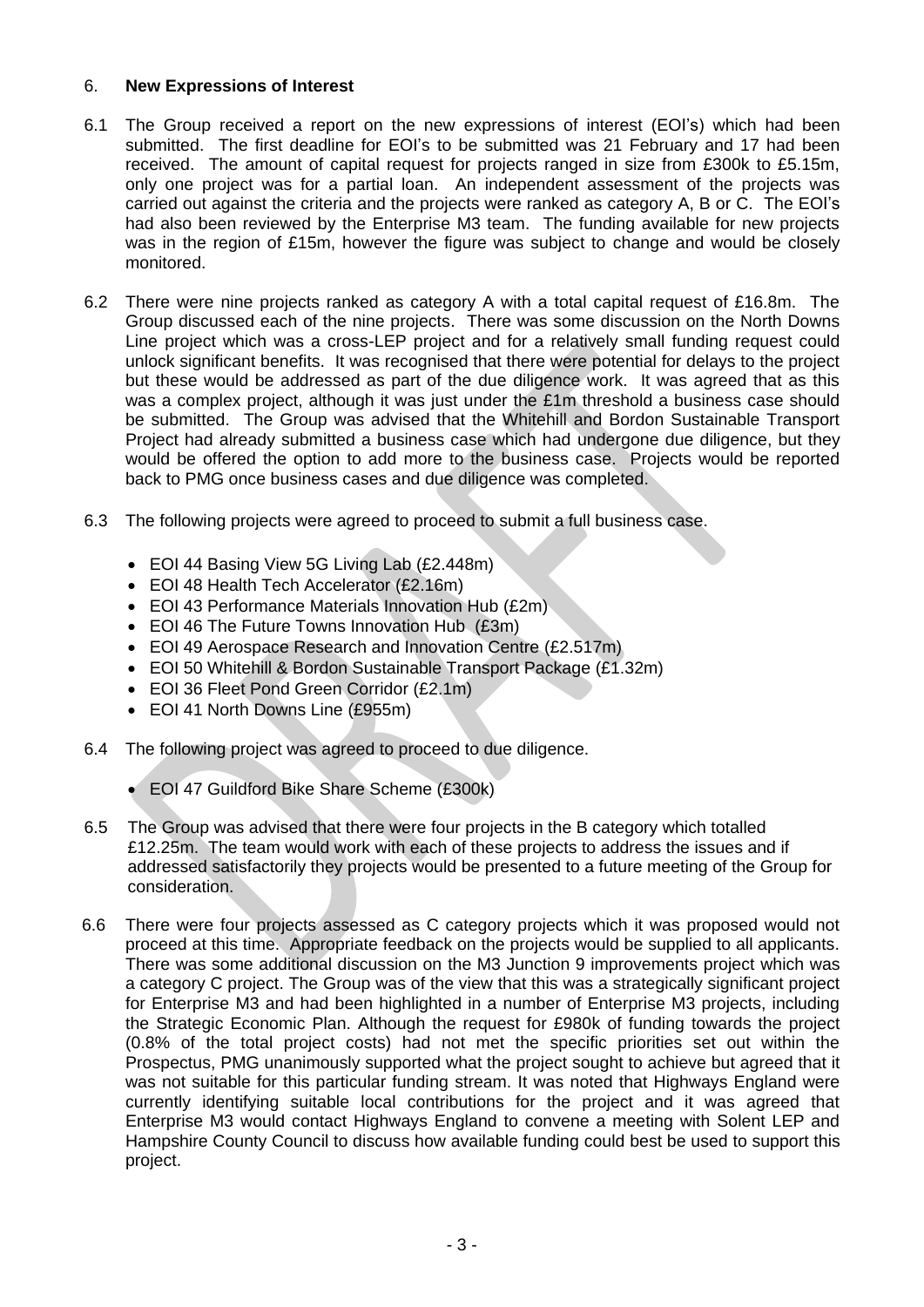| Action to be taken                                                                                                                                                                                       | By Whom                             | When              |
|----------------------------------------------------------------------------------------------------------------------------------------------------------------------------------------------------------|-------------------------------------|-------------------|
| Invite the category A projects over £1m and North<br>Downs Line project to produce a full business case.                                                                                                 | <b>Relevant Project</b><br>Manager  | March 2019        |
| Guildford Bike Share Scheme to due<br><b>Progress</b><br>diligence                                                                                                                                       | <b>Kevin Travers</b>                | March 2019        |
| Contact category B project applicants to address issues<br>identified and assist to develop submissions further                                                                                          | <b>Relevant Project</b><br>Managers | <b>March 2019</b> |
| Contact Highways England to convene a meeting with<br>Enterprise M3 and Solent LEPs, with Hampshire<br>County Council, to discuss funding support options for<br>the M3 Junction 9 improvements projects | <b>Kevin Travers</b>                | March 2019        |

# 7. **Scheme Development Fund Application**

- 7.1 The Group received details on an application received for Future Scheme Development Funding from Brooklands College. The funding would enable a large scale project to be taken forward which would deliver significant college redevelopment and enhancements and also unlock a large scale housing site. The application received requested £1,165,481 and following discussion with the College Principal it was agreed this could be in the form of a loan. Brooklands College would seek to appoint a professional consultancy team to take the development forward beyond the current detailed Business Case. Members of the team had met with the College prior to this meeting and were confident in the commitment of the College to ensure delivery of the project.
- 7.2 The Group discussed the application and agreed that the funding should be made to Brooklands in a phased way which would rely on key milestones being met. The Group agreed to approve the allocation of a revenue loan of £1,165,481 from the Future Scheme Development Fund to Brooklands College.

| Action to be taken                                                                                                               | <b>By Whom</b> | When |
|----------------------------------------------------------------------------------------------------------------------------------|----------------|------|
| Proceed the Brooklands College application for Future   Jeannie Satchell   April 2019<br>Scheme Development Funding to contract. |                |      |

# 8. **Capital Projects for Consideration**

# a) **Emerging Technologies Hub and Innovation Centre at Farnborough College**

- 8.1 The Group received a report on an application received from Farnborough College of Technology for a £1.875m capital grant to create a new dedicated Technology Hub and Innovation Centre with a primary focus on delivery of skills in emerging technologies. The total cost of the project was £3.781m with the remaining funding being met by Farnborough College of Technology reserves. The grant would enable the remodelling and refurbishment of 1,370m of existing accommodation to create a hub and regional innovation centre which would include a specialist drone academy and industry based simulations rooms. It was anticipated that the project would commence in April 2019 and be completed by the end of 2019/20 financial year.
- 8.2 The project had undergone due diligence and the issue raised would be addressed as preconditions to the contract. AECOM concluded that once the recommendations had been addressed to satisfy Enterprise M3 that the project's viability was credible that the grant be approved.
- 8.3 The Group discussed the project and questioned the position relating to planning permission and any potential cost overruns. The Group was advised that the College were not foreseeing any issues but had committed to meet any potential cost overruns. The Group agreed to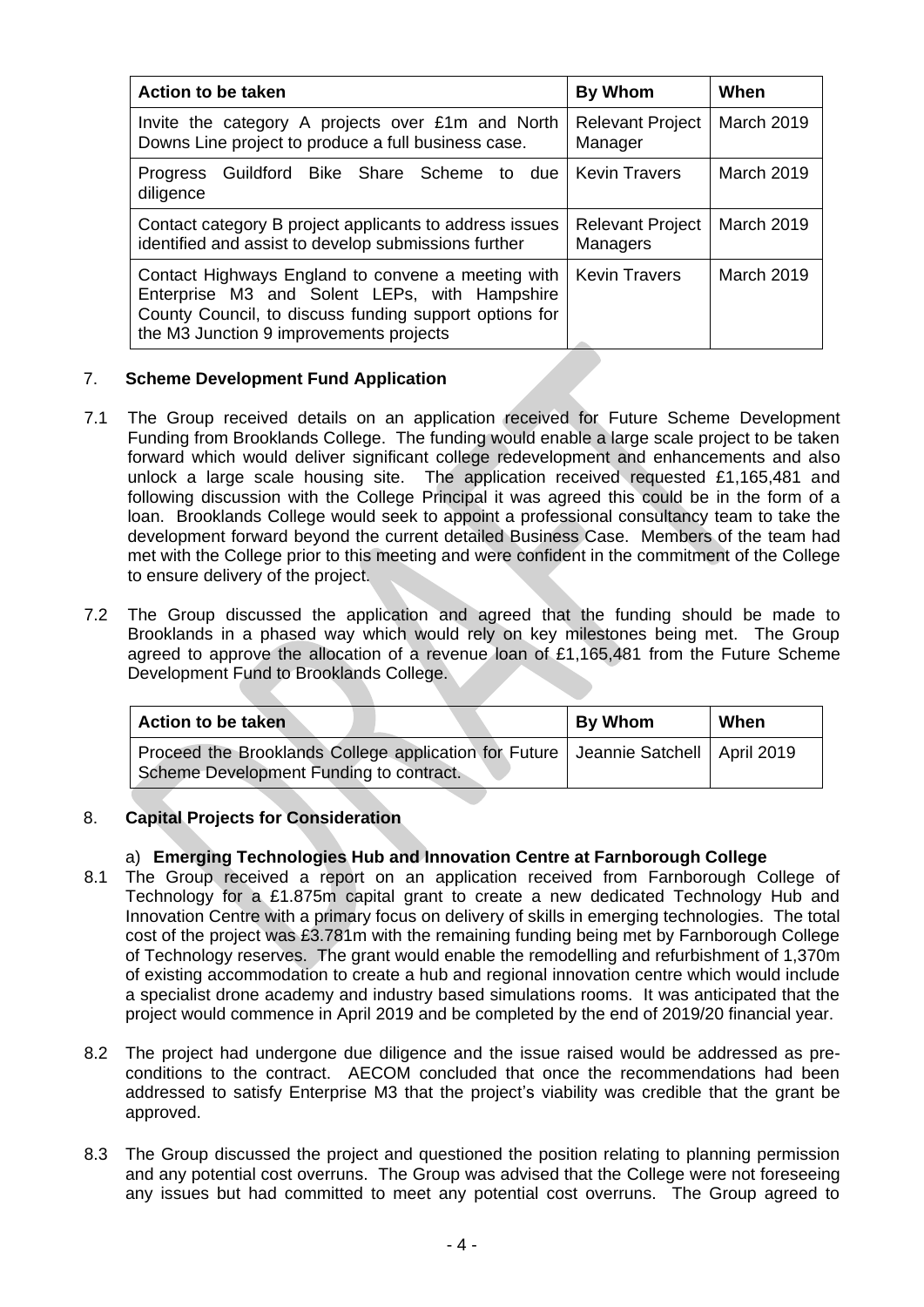allocate £1.873 capital grant funding to the Emerging Technologies Hub and Innovation Centre project at Farnborough College of Technology.

| Action to be taken                                                                                                 | <b>By Whom</b> | When |  |  |
|--------------------------------------------------------------------------------------------------------------------|----------------|------|--|--|
| Proceed the Emerging Technologies Hub and   Jeannie Satchell   April 2019<br>Innovation Centre project to contract |                |      |  |  |

- b) **Carfax Development and Station Approach Public Realm Gateway Improvements - Winchester**
- 8.4 The Group received a report setting out the detail on the application from Winchester City Council for £5m of capital grant funding towards the Carfax Development and Station Approach Public Realm Gateway Improvements project. The total project costs were estimated to be £80.73m. The project aim was to address the lack of grade A office space in Winchester and enhance the urban environment and pedestrian experience outside of Winchester Railway Station. The £5m LEP grant funding would be used to fund the public realm element of the scheme. It was estimated that the scheme would generate 941 direct FTE office jobs and 21 Direct FTE retail jobs, 13,650sqm of net additional employment floorspace and a direct GVA contribution of £56.4m generated from the jobs at the Carfax development.
- 8.5 AECOM had carried out due diligence on the project and focussed on a number of key areas. One issue highlighted was that outline planning permission was due to be submitted before the end of March and was likely to be determined by July/August 2019. Obtaining outline planning permission was fundamental to the delivery of the project and should be a prerequisite of concluding the funding agreement. If the outline planning permission was not concluded by October 2019 the LEP would consider reviewing the funding allocation.
- 8.6 The Group discussed the project and overall was highly supportive and recognised the importance of the project in the future success of Winchester. However, the Group agreed that the October 2019 date was critical to ensure delivery of the project and agreed that milestones should be included in the funding agreement to monitor progress. The Group was advised that businesses and business support organisations in Winchester were in support of the project and there was also cross-party support at Winchester City Council.
- 8.7 The Group requested some clarity on the budget to show what the £5m LEP grant would be funding. The report suggested £1m would be for design and delivery fees and the remaining £4m would deliver the public realm work which would include a commuted sum payment for on-going maintenance. The Group was concerned about the scale of the commuted sum payment and requested clarity on that element. It was suggested that the commuted sum payment could be for the pre-purchase of material required for future maintenance, this would be clarified with Winchester City Council.
- 8.8 There was also assurance requested to protect the LEP funding in case the project was not delivered. It was agreed that a caveat could be included in the funding agreement that would require the funding to be repaid if the project was not delivered. The introduction of free public Wi-Fi was identified as being investigated in the report but the Group wished for a commitment from Winchester City Council that this would be provided.
- 8.9 Before the project was submitted to the Board it was requested that the Group be provided with the breakdown on the £5m LEP funding and information on the commuted sum payment. The Group requested that regular updates were provided on the progress of the project and it was agreed that updates would be included in the Capital Programme update at each meeting.
- 8.10 The Group supported the Carfax Development and Station Approach Public Realm Gateway Improvements project in principle and, subject to satisfactory detail being provided on the breakdown of the allocation of the £5m LEP funding and the commuted sum payment,